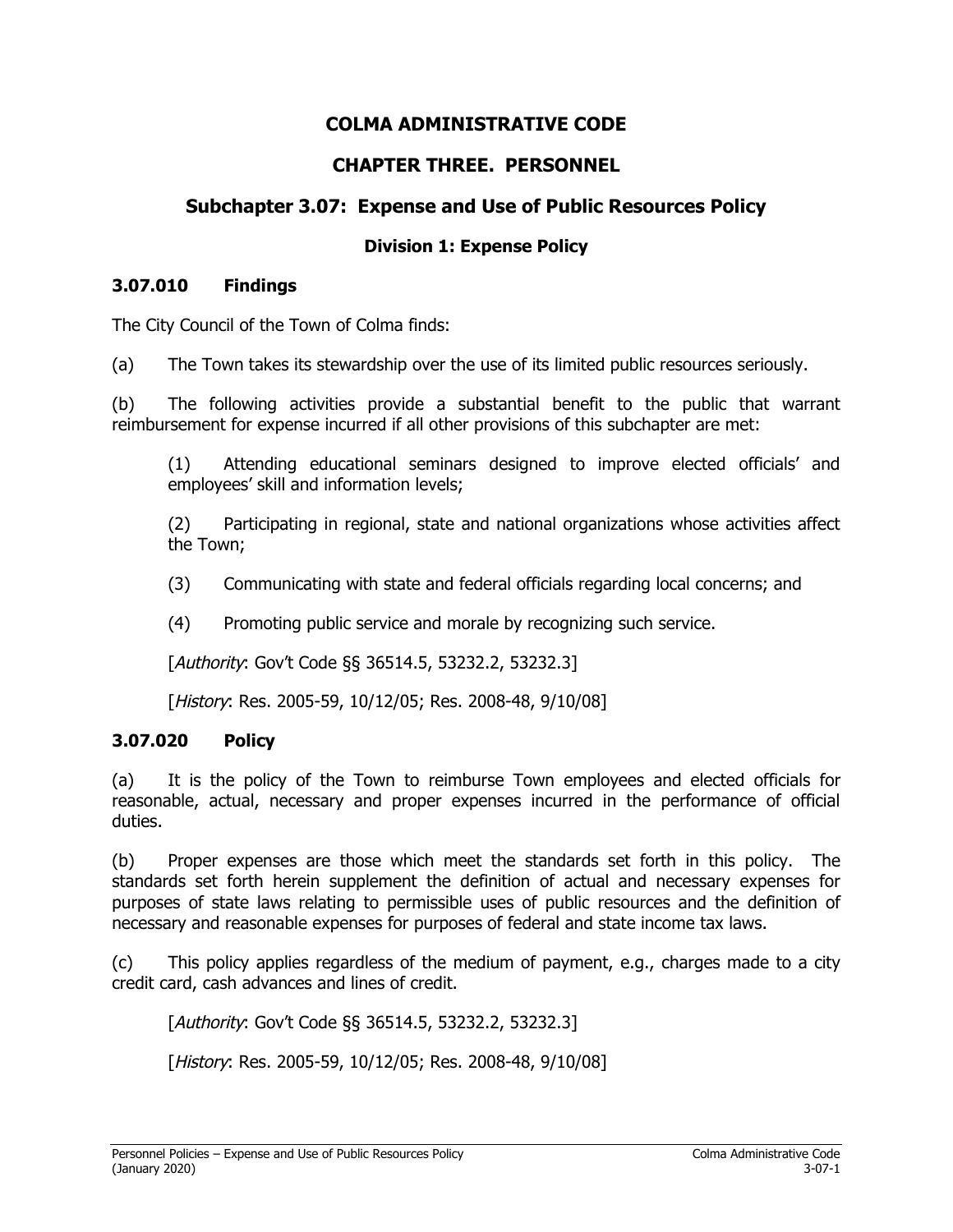## **3.07.030 Generally Authorized Expenses**

(a) The following types of expenses generally constitute authorized expenses as long as the other requirements of this policy are met:

(1) Communicating with residents, government representatives, and others on Town-adopted policy positions;

(2) Attending educational seminars designed to improve skills and information levels as they relate to the job description and/or duties of the employee or elected official;

(3) A conference or similar gathering that involves a discussion of issues of general interest to the public, to public agencies represented by the employee or elected official, or to the department represented by the employee or elected official;

(4) Recognizing service to the Town (for example, thanking a longtime employee with a retirement gift or celebration of nominal value and cost);

(5) Attending Town events;

(6) Transportation to or from any authorized or required event or activity;

(7) Implementing a Town-approved strategy for attracting or retaining businesses to the Town, which will typically involve at least one staff member; and

(8) All other expenditures of a kind approved by the City Council at an open and public meeting.

[Authority: Gov't Code §§ 36514.5, 53232.2, 53232.3]

[History: Res. 2005-59, 10/12/05; Res. 2008-48, 9/10/08]

#### **3.07.040 Non-Allowable Expenses**

(a) The following are not property business expenses:

(1) Personal expenses such as laundry, cleaning, valet services, tobacco, alcoholic beverages, personal telephone calls, first class travel accommodations, barber, beauty parlor, shoe shine, toiletries and personal postage;

(2) Family expenses, including spouse's or partner's expenses, as well as children- or pet-related expenses;

(3) Fines, forfeitures, parking tickets, moving violation tickets, penalties, and other expenses caused by negligence or misconduct of the employee or elected official;

(4) Loss or damage to personal property except where incurred in the normal course and scope of employment;

(5) The personal portion of any trip;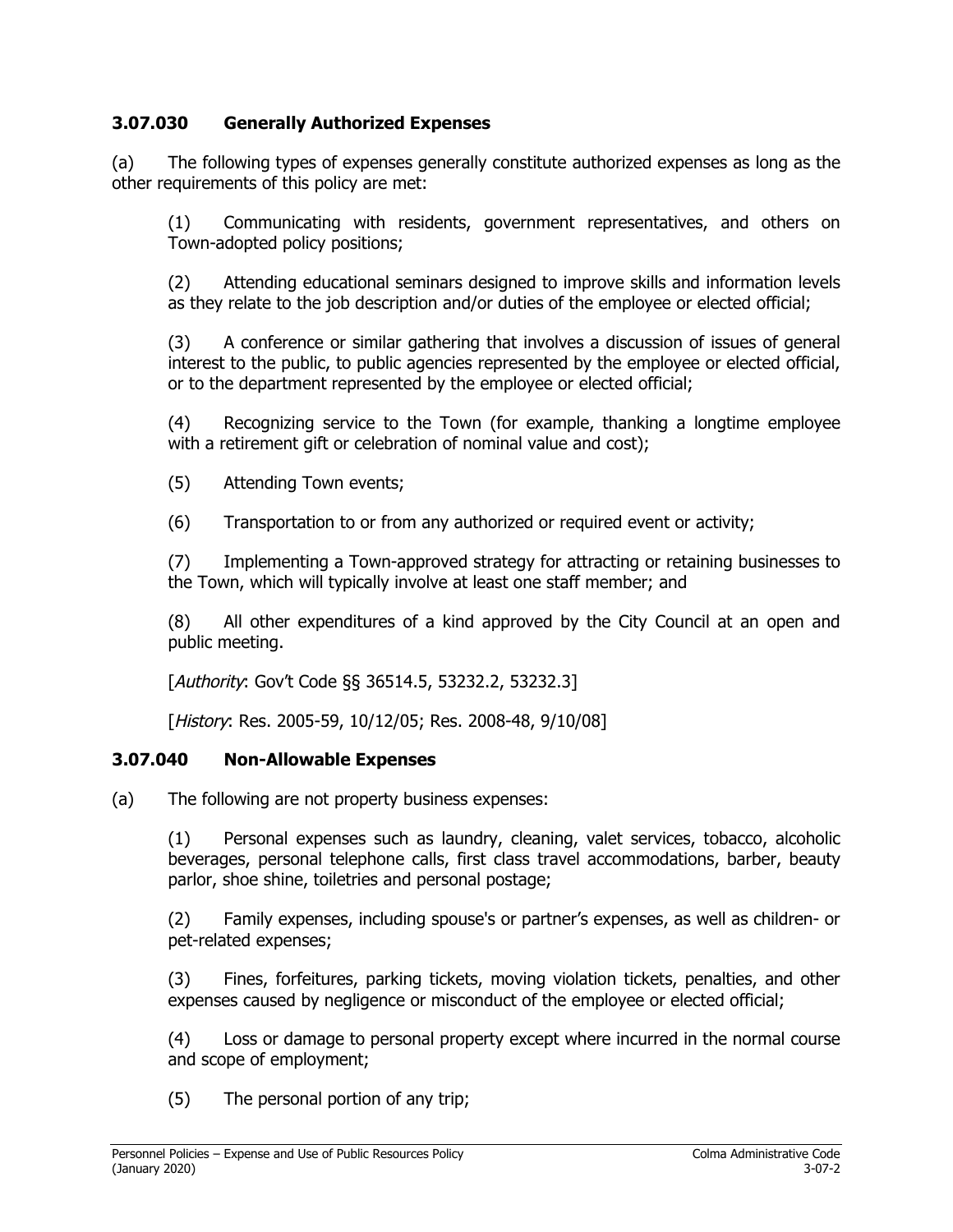(6) Campaign or political contributions (except for informational, educational and lobbying expenses authorized by law);

(7) Charitable contributions (except charitable contributions expressly authorized by majority vote of the City Council after making a finding of a public purpose);

(8) Entertainment expenses, including theater, movies (either in-room or at the theater), sporting events (including gym, massage and/or golf related expenses), or other cultural events; and

(9) Non-mileage personal automobile expenses, including repairs, traffic citations, insurance or gasoline arising out of personal use.

(b) Any questions regarding the propriety of particular type of expense should be resolved by the approving authority before the expense is incurred.

(c) Expenses for which elected officials and employees receive reimbursement from another agency are not reimbursable.

[Authority: Gov't Code §§ 36514.5, 53232.2, 53232.3]

[History: Res. 2005-59, 10/12/05; Res. 2008-48, 9/10/08; Res. 2020-01, 1/8/20]

#### **3.07.050 Attendance at Certain Organizational Activities**

(a) Expenses related to participating in regional, state and national organizations whose activities affect the Town's interests and expenses related to participating in charitable organizations may be reimbursed according to the following guidelines:

(1) The organization must have had, or it must be reasonably foreseeable that the organization will have, a measurable impact on the Town's interests, e.g., for example, participation in a local Chamber of Commerce where the number of Colma businesses can be counted or participation in a local food pantry which can estimate the number of recipients who have been residents of the Town of Colma;

(2) Dues and program expenses are reimbursable;

(3) Notwithstanding the cost limits set forth in the section below entitled "Meals," the full cost of meals are reimbursable provided that attendance at the meal serves a business purpose of the Town;

(4) Entertainment expenses, such as a golf tournament, are not reimbursable.

[Authority: Gov't Code §§ 36514.5, 53232.2, 53232.3]

[*History*: Res. 2005-59, 10/12/05; Res. 2008-48, 9/10/08]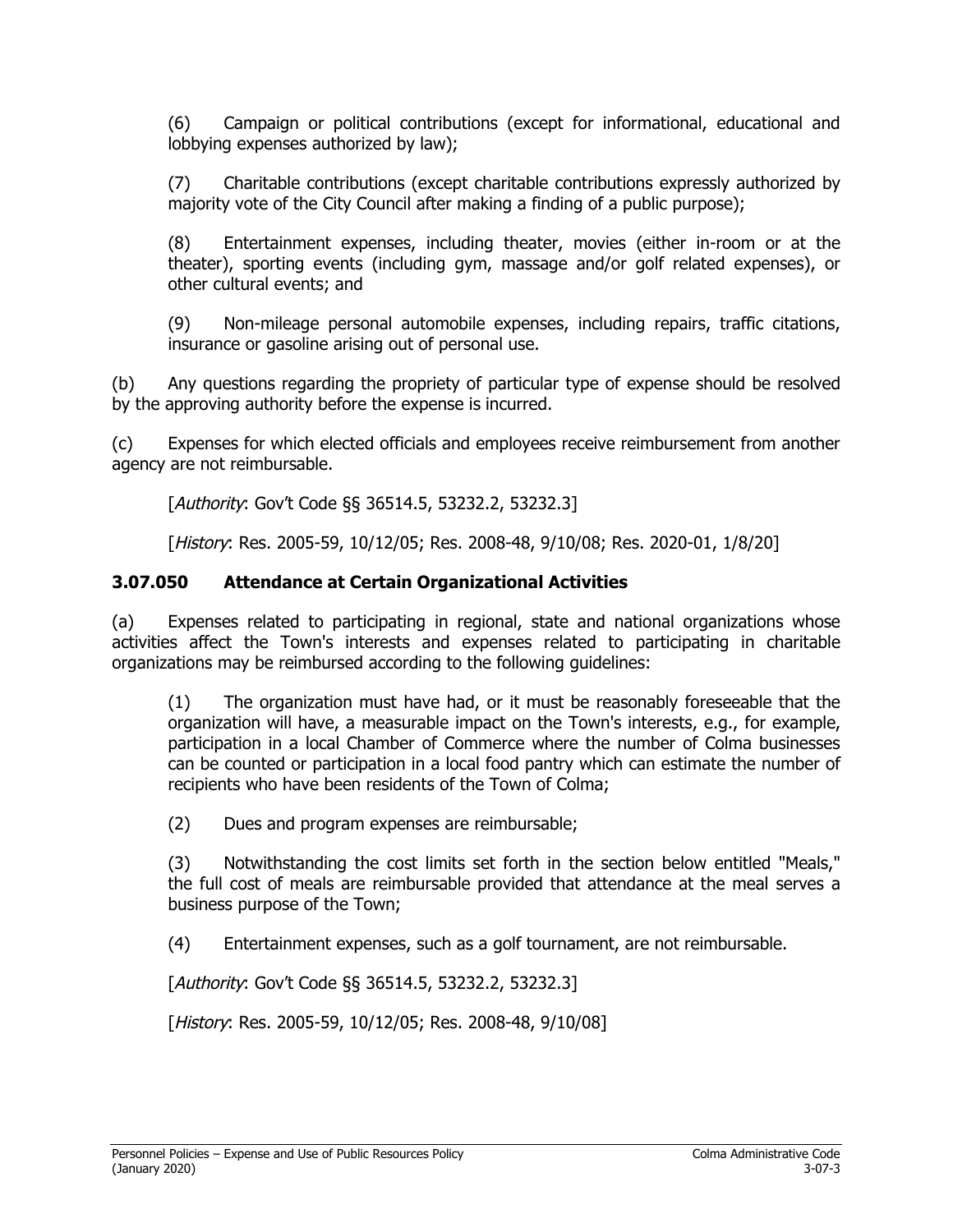# **3.07.060 Transportation**

(a) No mileage will be paid for commuting to and from City Hall or a work station. When an employee travels directly to or from his or her residence from or to any authorized or required event or activity, mileage will be determined from the employee's residence or work station to the training site or Town-related activity, whichever is shorter.

(b) The most economical mode and class of transportation reasonably consistent with scheduling needs and cargo space requirements must be used, using the most direct and timeefficient route. In the event that a more expensive transportation form or route is used, the cost borne by the Town will be limited to the cost of the most economical, direct, efficient and reasonable transportation form.

(c) Automobile mileage is reimbursable at Internal Revenue Service rates presently in effect (see **[WWW](http://www.irs.gov/).IRS.GOV**). These rates are designed to compensate the driver for gasoline, insurance, maintenance, and other expenses associated with operating the vehicle. This amount does not include bridge and road tolls, which are also reimbursable.

[Authority: Gov't Code §§ 36514.5, 53232.2, 53232.3]

[History: Res. 2005-59, 10/12/05; Res. 2008-48, 9/10/08]

# **3.07.070 Meals**

(a) Reimbursement for meals will be allowed only where the employee is attending a seminar or conference as a representative of the City for a specific purpose, or where the employee's attendance will directly benefit the City. No reimbursement will be allowed for meetings that are of a social nature. The request for reimbursement of local meals should include the following information: date, place, meeting attended and specific reason for attendance.

(b) Meal expenses and associated gratuities should be moderate, taking into account community standards and the prevailing restaurant costs of the area. A helpful source of guidance is Internal Revenue Service per diem rates for meals and incidental expenses, which include adjustments for higher costs locations (see Publication 1542 at [www.irs.gov](http://www.irs.gov/) or [www.policyworks.gov/perdiem](http://www.policyworks.gov/erdiem)).

(c) Elected officials may not be reimbursed for purchasing meals for residents, legislators, private business owners, and others.

[Authority: Gov't Code §§ 36514.5, 53232.2, 53232.3]

[*History*: Res. 2005-59, 10/12/05; Res. 2008-48, 9/10/08]

# **3.07.080 Overnight Travel and Lodging**

(a) Lodging costs will be reimbursed or paid for when travel on official Town business reasonably requires an overnight stay. If such lodging is in connection with a conference, lodging costs should not exceed the group rate published by the conference sponsor for the meeting in question. For overnight stays in other contexts, lodging costs should be within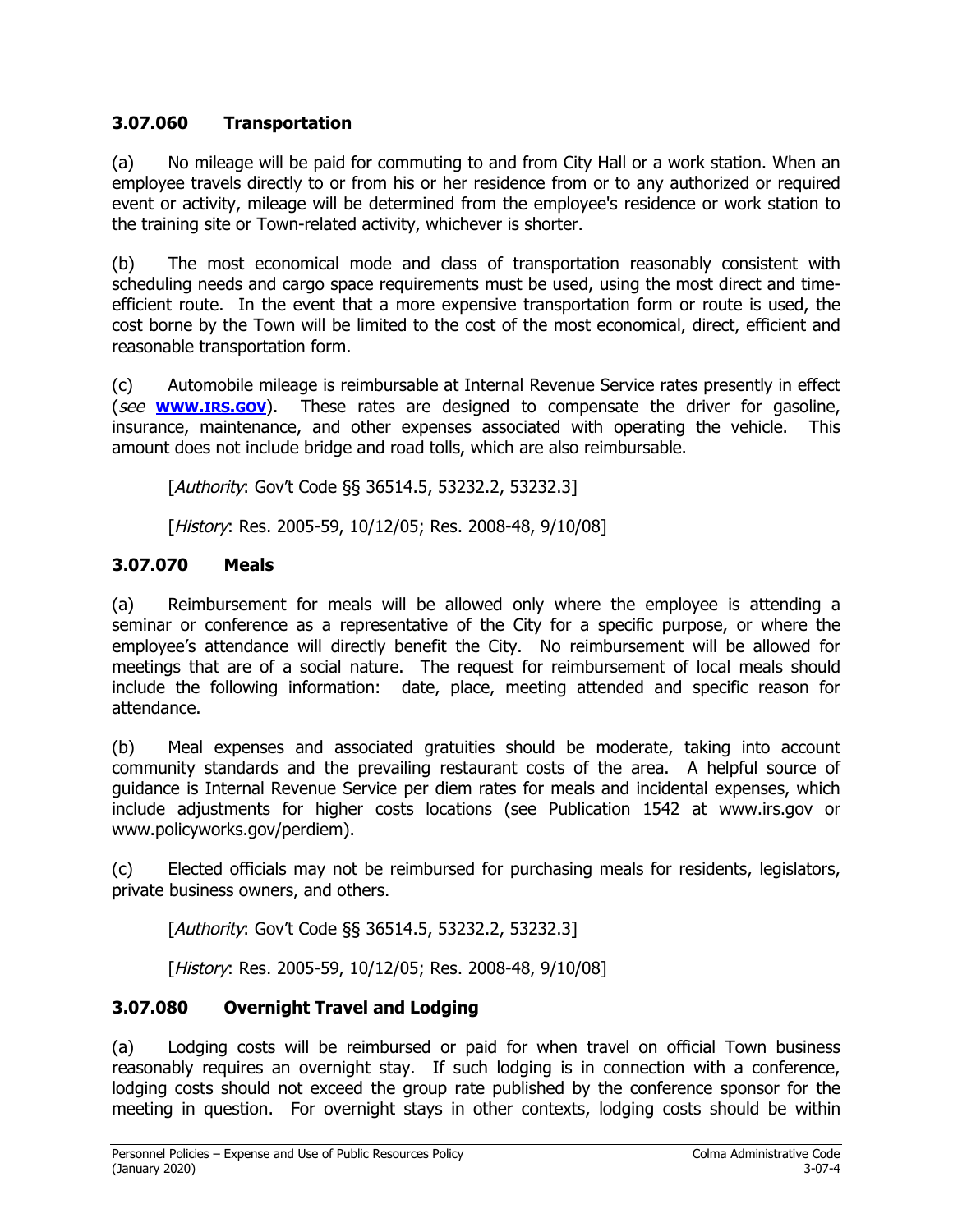Internal Revenue Service per diem rates for lodging (see Publication 1542 at [www.irs.gov](http://www.irs.gov/) or [www.policyworks.gov/perdiem](http://www.policyworks.gov/erdiem)).

(b) Notwithstanding the foregoing, an employee with the prior approval of the City Manager, the City Manager with the prior approval of the Mayor, and any elected official, may incur higher lodging rates where the higher cost of lodging is offset by the savings in travel time by staying at a more convenient location.

(c) Hotel and motel expenses will be reimbursed on completion of authorized travel upon submittal of proper claim, or lodging may be pre-arranged with payment made before travel occurs. A reasonable class of accommodation shall be selected here choice is available. The single rate should be clearly indicated on all receipts.

(d) Employees who utilize their personal vehicles on travel assignments will be allowed the IRS published mileage reimbursement amount. Each employee who drives a private vehicle on City business must have liability insurance on said vehicle and must provide proof of insurance on request by his or her supervisor.

(e) No reimbursement for mileage shall exceed the dollar amount of round trip airfare at the coach rate on a licensed common carrier, plus auto rental or taxi fare at point of destination. When two or more employees are attending the same seminar, convention, or meeting, carpooling shall be practiced whenever possible. The actual odometer reading from City Hall to destination and return to City Hall is to be used. If not available, mileage will be determined by usage of GPS or other reasonably reliable form of distance estimation through a navigation program.

(f) If an employee for his or her own convenience travels by an indirect route or interrupts travels by the most economical route, the employee shall bear any extra expense involved. Reimbursement for such travel shall be for only that part of the expense as would have been necessary.

[Authority: Gov't Code §§ 36514.5, 53232.2, 53232.3]

[History: Res. 2005-59, 10/12/05; Res. 2008-48, 9/10/08; Res. 2020-01, 1/8/20]

# **3.07.090 Parking Fees; Rental Cars**

(a) The actual cost of parking fees will be reimbursed at the most economical mode and class of parking reasonably consistent with scheduling needs.

(b) Long-term parking should be used for travel exceeding 24-hours. If an employee opts for more expensive option, the employee is responsible for the difference.

(c) If it becomes necessary to rent a car, it is also required that the car rental insurance be added as provided by the car rental agency.

[Authority: Gov't Code §§ 36514.5, 53232.2, 53232.3]

[History: Res. 2005-59, 10/12/05; Res. 2008-48, 9/10/08; Res. 2020-01, 1/8/20]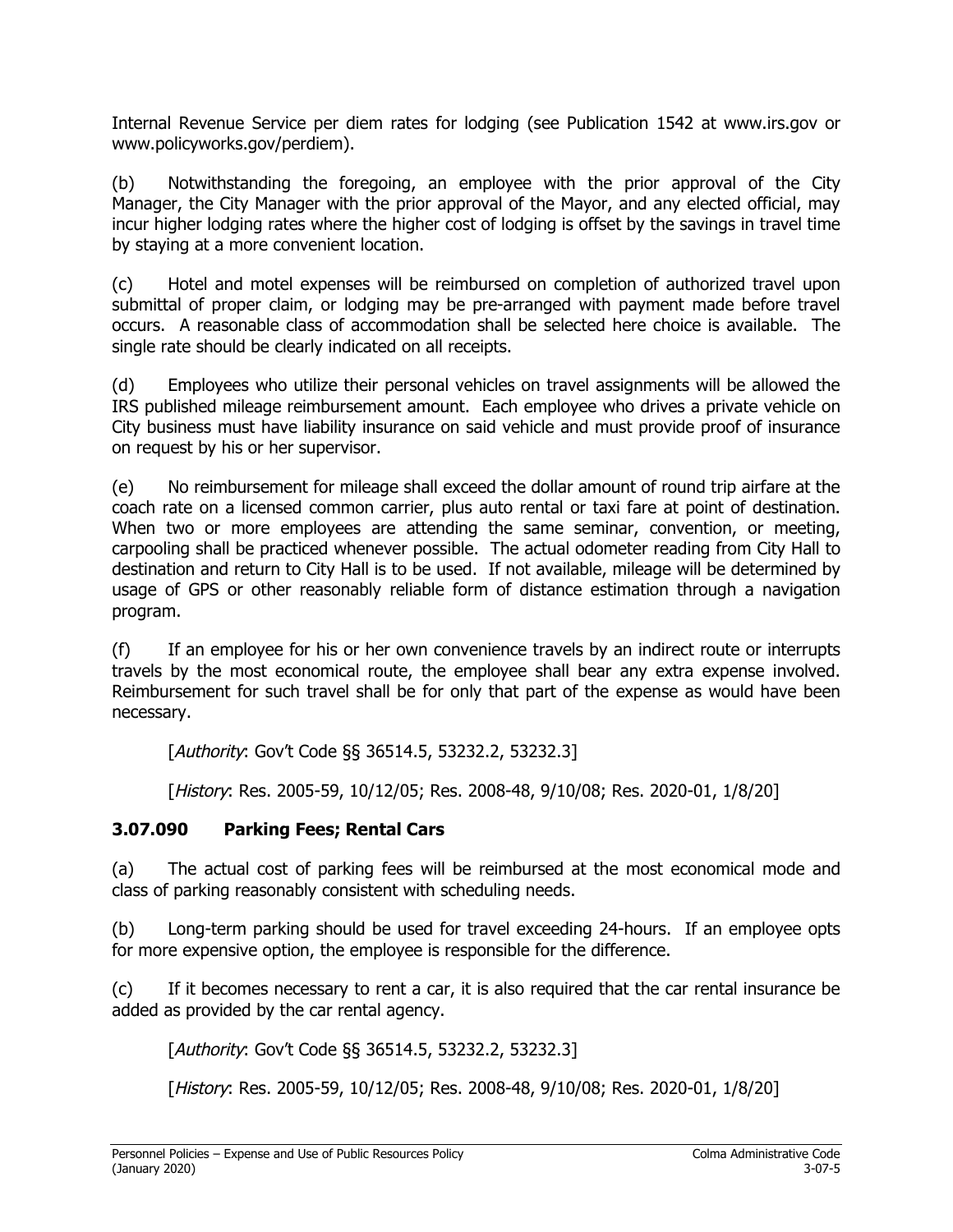#### **3.07.100 Telephone/Fax/Cellular**

Employees and elected officials will be reimbursed for actual telephone and fax expenses incurred on Town business. For calls made on an employee or elected official's personal cell phone, the employee or elected official may obtain reimbursement for business calls based on the following formula: minutes used on public business divided by the total minutes allowed under a monthly pan, plus long-distance charges for those calls. The City will pay that portion of the monthly charge for the device used.

[Authority: Gov't Code §§ 36514.5, 53232.2, 53232.3]

[History: Res. 2005-59, 10/12/05; Res. 2008-48, 9/10/08; Res. 2020-01, 1/8/20]

# **3.07.110 Tips**

Baggage handling fees of up to \$1 per bag and gratuities of up to 15 percent will be reimbursed.

[Authority: Gov't Code §§ 36514.5, 53232.2, 53232.3]

[History: Res. 2005-59, 10/12/05; Res. 2008-48, 9/10/08]

#### **3.07.120 Prior Approval Required**

(a) An employee must obtain prior approval of the City Manager, or his or her Department Head, before incurring any expense other than transportation to or from any activity or event at which the employee's attendance is required as part of his or her duties.

(b) The City Manager must obtain prior approval of the City Council before incurring any of following expenses:

(1) Expenses exceeding the annual limit established in the Town's budget for the City Manager;

(2) Expenses for any event the total cost of which exceeds 40% of the annual expense limit for the City Manager; or

(3) International travel.

(c) An elected official must obtain approval of the City Council before incurring any of following expenses:

(1) Expenses which exceed the annual limits established in the Town's budget resolution for each office holder;

(2) Expenses for any event the total cost of which exceeds 40% of the annual expense limit for the office holder; or

(3) International travel.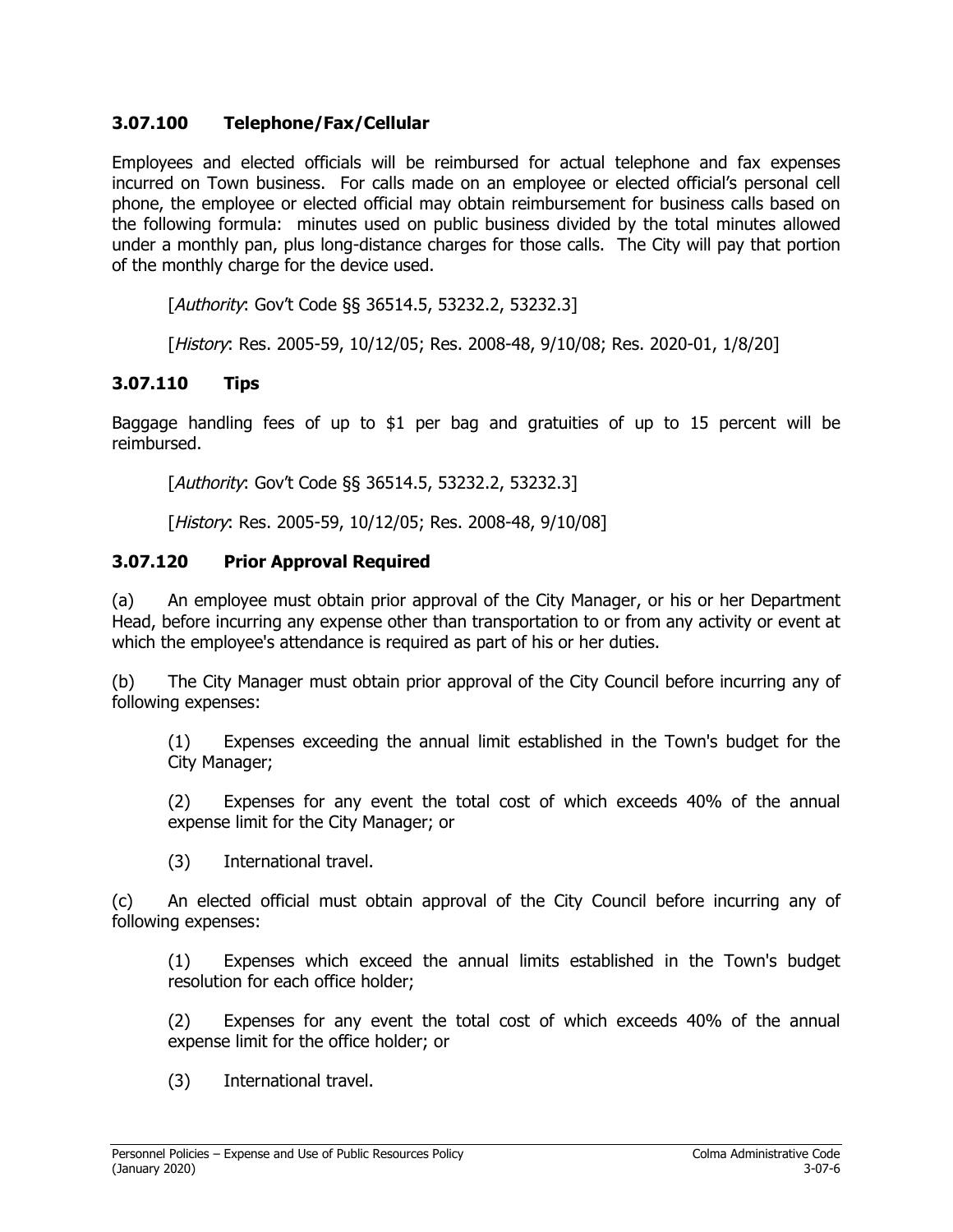[Authority: Gov't Code §§ 36514.5, 53232.2, 53232.3]

[History: Res. 2005-59, 10/12/05; Res. 2008-48, 9/10/08]

# **3.07.130 Cash Advance Policy**

(a) From time to time, it may be necessary for an elected official or employee to request a cash advance to cover anticipated expenses while traveling or doing business on the Town's behalf. Such request for an advance should be submitted to the City Manager at least ten (10) business days prior to the need for the advance, along with the following information:

(1) The purpose of the expenditure(s);

(2) The benefits of such expenditure to the residents of Town;

(3) The anticipated amount of the expenditure(s) (for example, hotel rates, meal costs, and transportation expenses); and

(4) The date of the expenditure(s).

(b) Any unused advance must be returned to the Town treasury within two business days of the elected official's or employee's return, along with an expense report and receipts documenting how the advance was used in compliance with this expense policy.

[Authority: Gov't Code §§ 36514.5, 53232.2, 53232.3]

[History: Res. 2005-59, 10/12/05; Res. 2008-48, 9/10/08]

# **3.07.140 Credit Card Use Policy**

Town credit cards may not be used for personal expenses, even if the elected official or employee subsequently reimburses the Town.

[Authority: Gov't Code §§ 36514.5, 53232.2, 53232.3]

[*History*: Res. 2005-59, 10/12/05; Res. 2008-48, 9/10/08]

# **3.07.150 Expense Report - Content and Deadline**

(a) To receive reimbursement of expenses, the elected official or employee must submit a written expense report, accompanied by receipts issued by the provider of the service or product, within 30 days of incurring the expense. Credit card invoices, by themselves, do not constitute a receipt. The inability to provide proper documentation in a timely fashion may result in reimbursement being denied and the expense being borne by the elected official or employee.

(b) Expense reports must support a claim that the expense in question met the requirements of the policy. For example, if the employee seeks reimbursement for the cost of a meeting or meal with a legislator, the local agency official should provide the names of each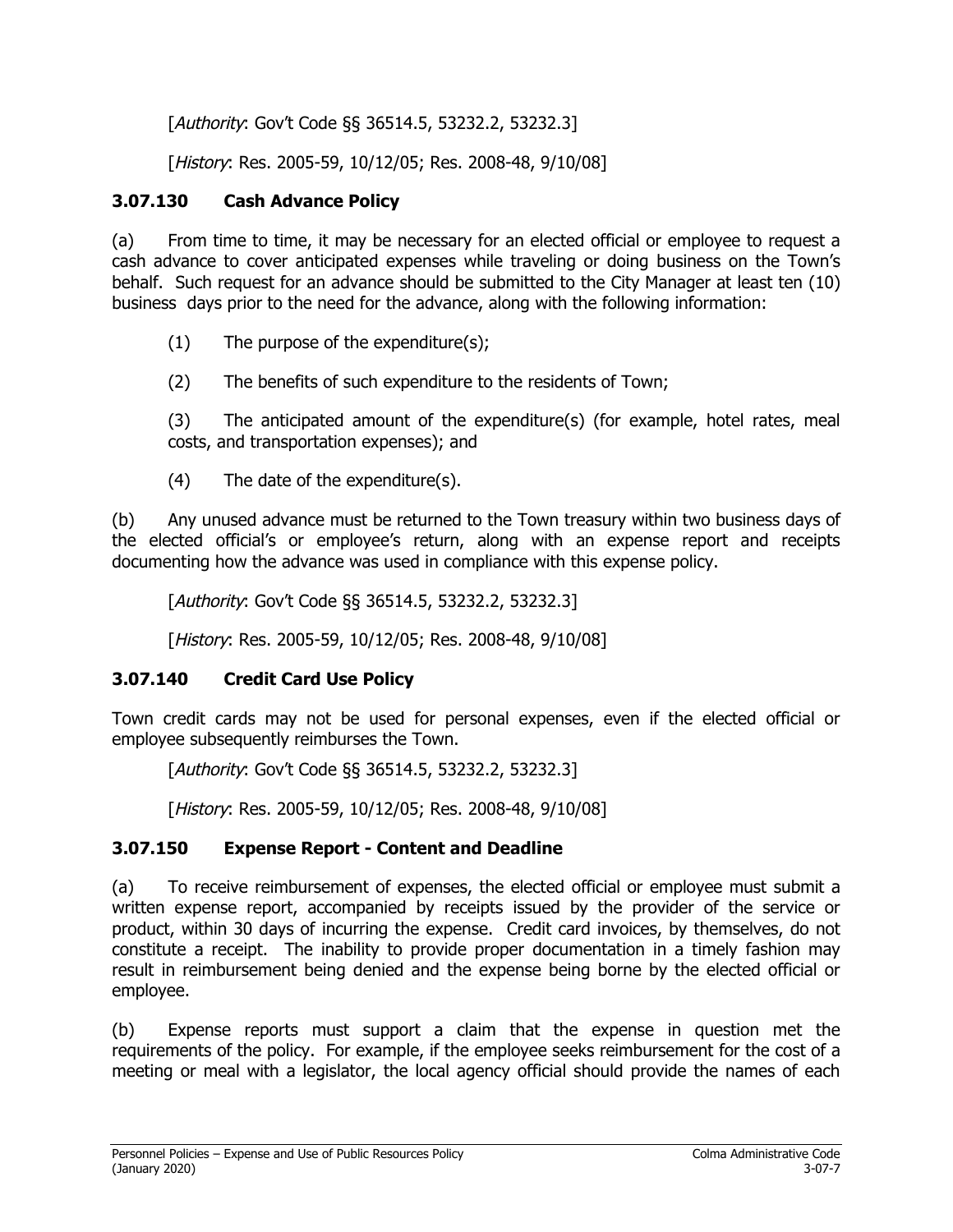person for whom a meal was purchased and explain what issues were discussed and how those relate to the Town's adopted legislative positions and priorities.

[Authority: Gov't Code §§ 36514.5, 53232.2, 53232.3]

[History: Res. 2005-59, 10/12/05; Res. 2008-48, 9/10/08; Res. 2020-01, 1/8/20]

#### **3.07.160 Audits of Expense Reports**

All expenses are subject to verification of compliance with this policy.

[Authority: Gov't Code §§ 36514.5, 53232.2, 53232.3]

[History: Res. 2005-59, 10/12/05; Res. 2008-48, 9/10/08]

# **3.07.170 Reports by Elected Officials**

Within a reasonable time after attending a meeting, conference or event at Town expense, the elected official attending the event shall briefly report on the meeting at an open, public meeting. If multiple elected officials attended, a joint report may be made. The report should briefly summarize the reason for attending and any action taken at the meeting.

[Authority: Gov't Code §§ 36514.5, 53232.2, 53232.3]

[History: Res. 2005-59, 10/12/05; Res. 2008-48, 9/10/08]

# **3.07.180 Compliance with Laws**

(a) Elected officials and employees should keep in mind that some expenditures may be subject to reporting under the Political Reform Act and other laws.

(b) All agency expenditures, including expense reports, are public records subject to disclosure under the Public Records Act.

[Authority: Gov't Code §§ 36514.5, 53232.2, 53232.3]

[History: Res. 2005-59, 10/12/05; Res. 2008-48, 9/10/08]

#### **3.07.190 Violation of This Policy**

(a) Falsifying expense reports in violation of this policy may result in any or all of the following:

(1) A demand for restitution to the Town;

(2) The agency's reporting the falsified expenses as income to the elected official or employee to state and federal tax authorities; and

(3) Employee discipline up to and including termination.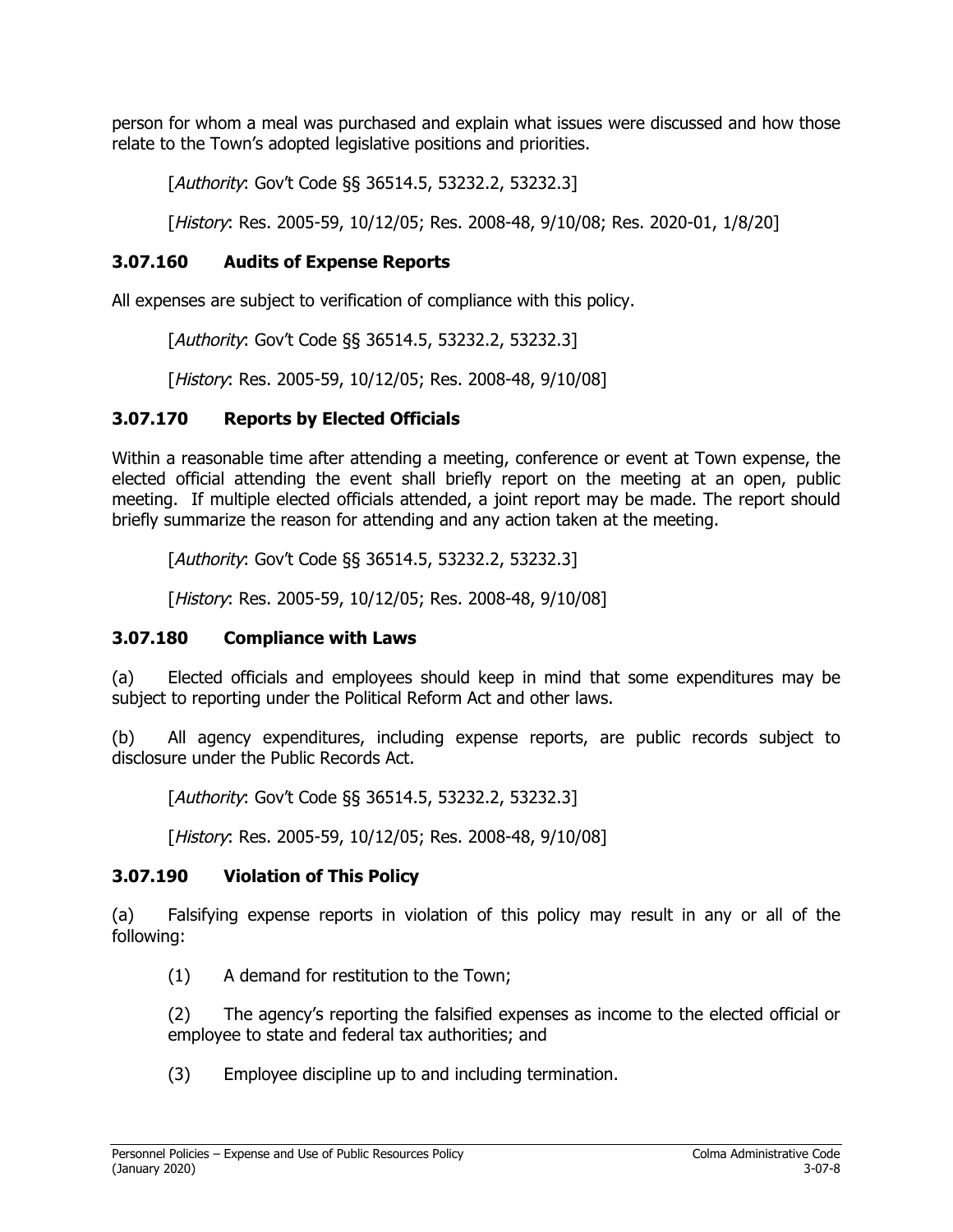[Authority: Gov't Code §§ 36514.5, 53232.2, 53232.3, 53232.4]

[History: Res. 2005-59, 10/12/05; Res. 2008-48, 9/10/08; Res. 2020-01, 1/8/20]

# **Division 2: Certain Payments for Food, Beverages, Goods and Services**

#### **3.07.200 Purpose**

The purpose of this Division is to set forth the policies, procedures and public purposes for which the Town may pay for or provide food, beverages, entertainment, goods or services to Town officials and employees of more than a nominal value, as recognized by FPPC Regulations 18944.3.

[History: Res 2012-24; 7/11/12]

# **3.07.210 Meetings**

(a) The City Council recognizes that a legitimate public purpose is served by having the Town expend monies to provide food and beverages to officials and employees while attending, in their official capacity with the Town:

- (1) Meetings conducted pursuant to the Ralph M. Brown Act (Government Code sections 54950 *et seq.*), including any meetings called by either the Town or a legislative body whose jurisdictional boundaries incorporate, in whole or in part, any portion of the Town's jurisdictional boundaries;
- (2) Meetings, events, activities, or educational seminars for which officials and employees are eligible for receipt of compensation or reimbursement from the Town including, without limitation, meetings, events, activities or educational seminars conducted by or with Town officials or employees as required by state or local law or for the day-to-day operation of the Town;
- (3) Meetings, events, activities, or educational seminars hosted or sponsored by or for the benefit of the Town for purposes of community outreach, intergovernmental relations, hosting dignitaries, honoring members of the community and promoting the use of Town facilities; or
- (4) Meetings, events, activities or educational seminars in which an official or employee is required or requested to appear pursuant to his or her official position with the Town.

(b) The public purposes served by this practice include making efficient and effective use of the official's time and maximizing and accommodating attendance at these meetings by officials whose regular place of employment is outside the Town.

[History: Res 2012-24; 7/11/12]